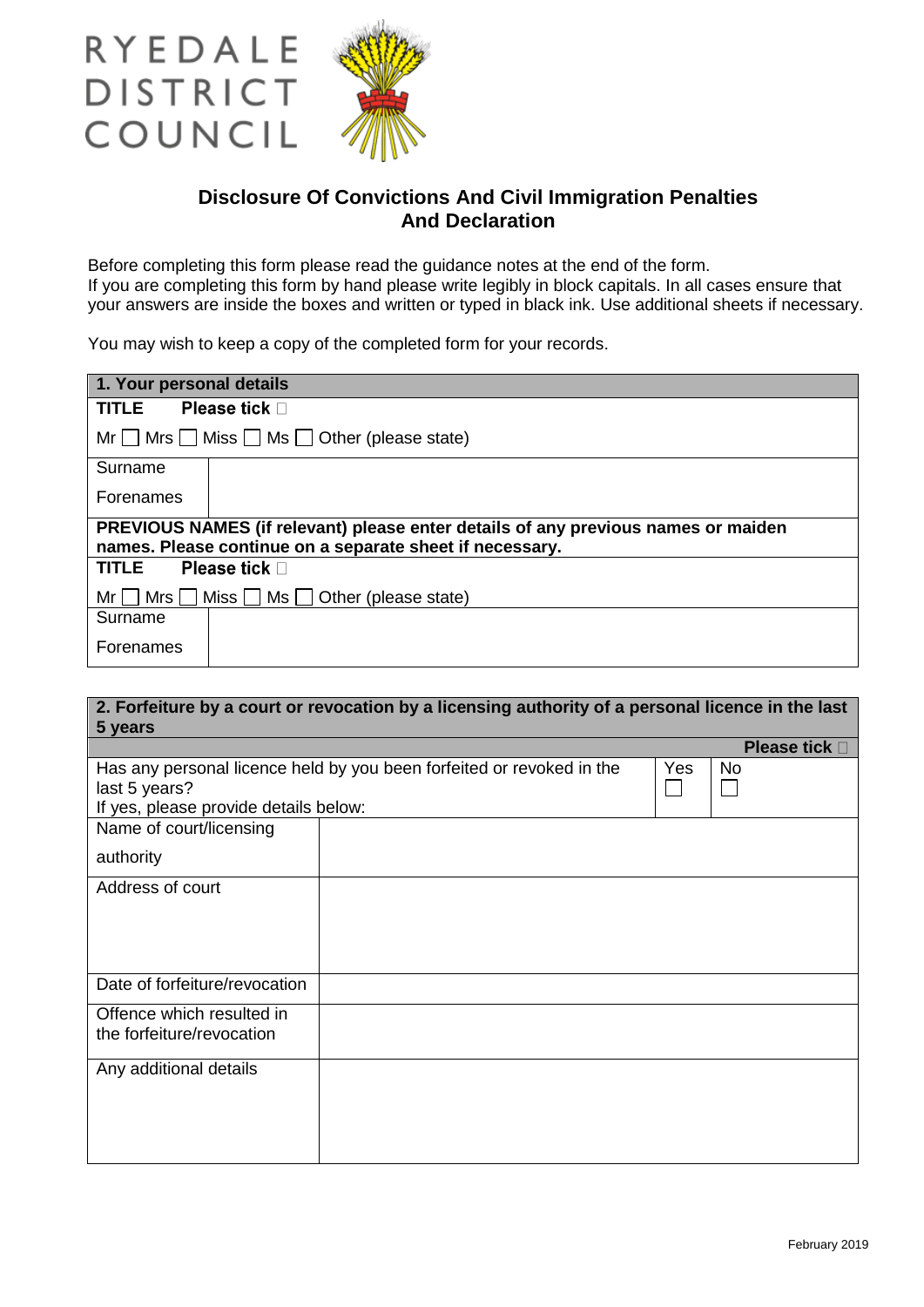| 3. Relevant or foreign offences and civil immigration penalties                                                                                                                                                                                                                                                                                                                                                |               |    |  |  |
|----------------------------------------------------------------------------------------------------------------------------------------------------------------------------------------------------------------------------------------------------------------------------------------------------------------------------------------------------------------------------------------------------------------|---------------|----|--|--|
| <b>Read Note 1</b>                                                                                                                                                                                                                                                                                                                                                                                             | Please tick D |    |  |  |
| Have you been convicted of any relevant offence or foreign offence or<br>been required to pay a civil immigration penalty?                                                                                                                                                                                                                                                                                     | Yes           | No |  |  |
| If you have been convicted of any relevant offence you must provide details for each conviction of<br>the date of conviction, the name and location of the convicting court, offence of which you were<br>convicted and the sentence imposed:                                                                                                                                                                  |               |    |  |  |
|                                                                                                                                                                                                                                                                                                                                                                                                                |               |    |  |  |
|                                                                                                                                                                                                                                                                                                                                                                                                                |               |    |  |  |
|                                                                                                                                                                                                                                                                                                                                                                                                                |               |    |  |  |
| convicted and the sentence imposed:                                                                                                                                                                                                                                                                                                                                                                            |               |    |  |  |
|                                                                                                                                                                                                                                                                                                                                                                                                                |               |    |  |  |
|                                                                                                                                                                                                                                                                                                                                                                                                                |               |    |  |  |
|                                                                                                                                                                                                                                                                                                                                                                                                                |               |    |  |  |
| convicted and the sentence imposed:                                                                                                                                                                                                                                                                                                                                                                            |               |    |  |  |
|                                                                                                                                                                                                                                                                                                                                                                                                                |               |    |  |  |
|                                                                                                                                                                                                                                                                                                                                                                                                                |               |    |  |  |
|                                                                                                                                                                                                                                                                                                                                                                                                                |               |    |  |  |
| If you have been convicted of any foreign offence you must provide details for each conviction of<br>the date of conviction, the name and location of the convicting court, offence of which you were<br>If you have been convicted of any foreign offence you must provide details for each conviction of<br>the date of conviction, the name and location of the convicting court, offence of which you were |               |    |  |  |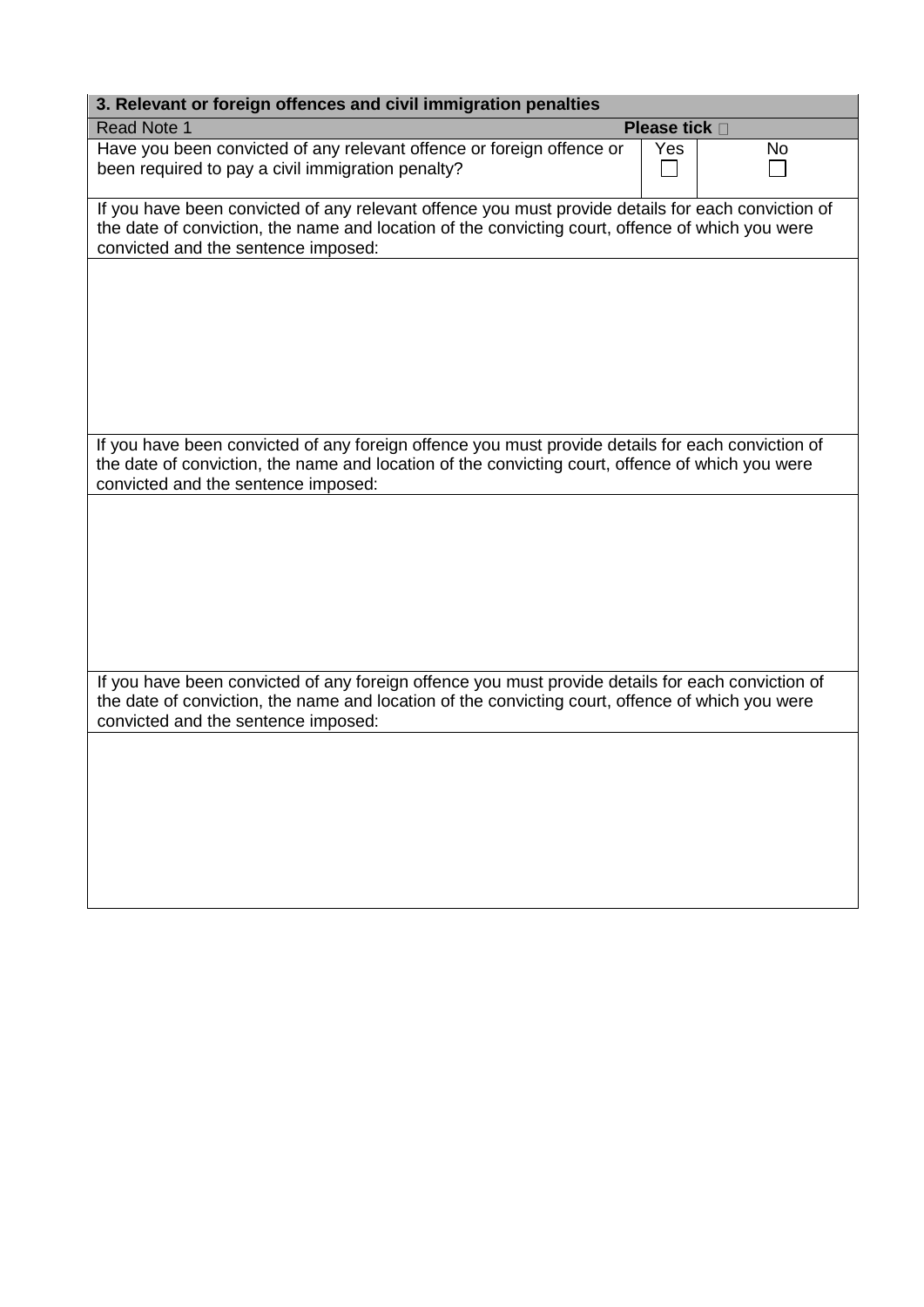#### **4. Declaration**

# **I declare that I have not been convicted of any relevant offence or any foreign offence or been required to pay a civil immigration penalty**

| <b>SIGNATURE</b> | <b>DATE</b> |
|------------------|-------------|
|                  |             |

### **5. Declaration**

#### **The information contained in this form is correct to the best of my knowledge and belief.**

It is an offence knowingly or recklessly to make a false statement in or in connection with an application for the grant or renewal of a personal licence. A person is to be treated as making a false statement if he produces, furnishes, signs or otherwise makes use of a document that contains a false statement. To do so could result in prosecution and a fine of any amount. It is an offence under section 24B of the Immigration Act 1971 to work illegally.

| <b>SIGNATURE</b> | <b>DATE</b> |  |
|------------------|-------------|--|
|                  |             |  |
|                  |             |  |

Please return this form to:

LICENSING TEAM HEALTH AND ENVIRONMENT Ryedale House Old Malton Road Malton YO17 7ZG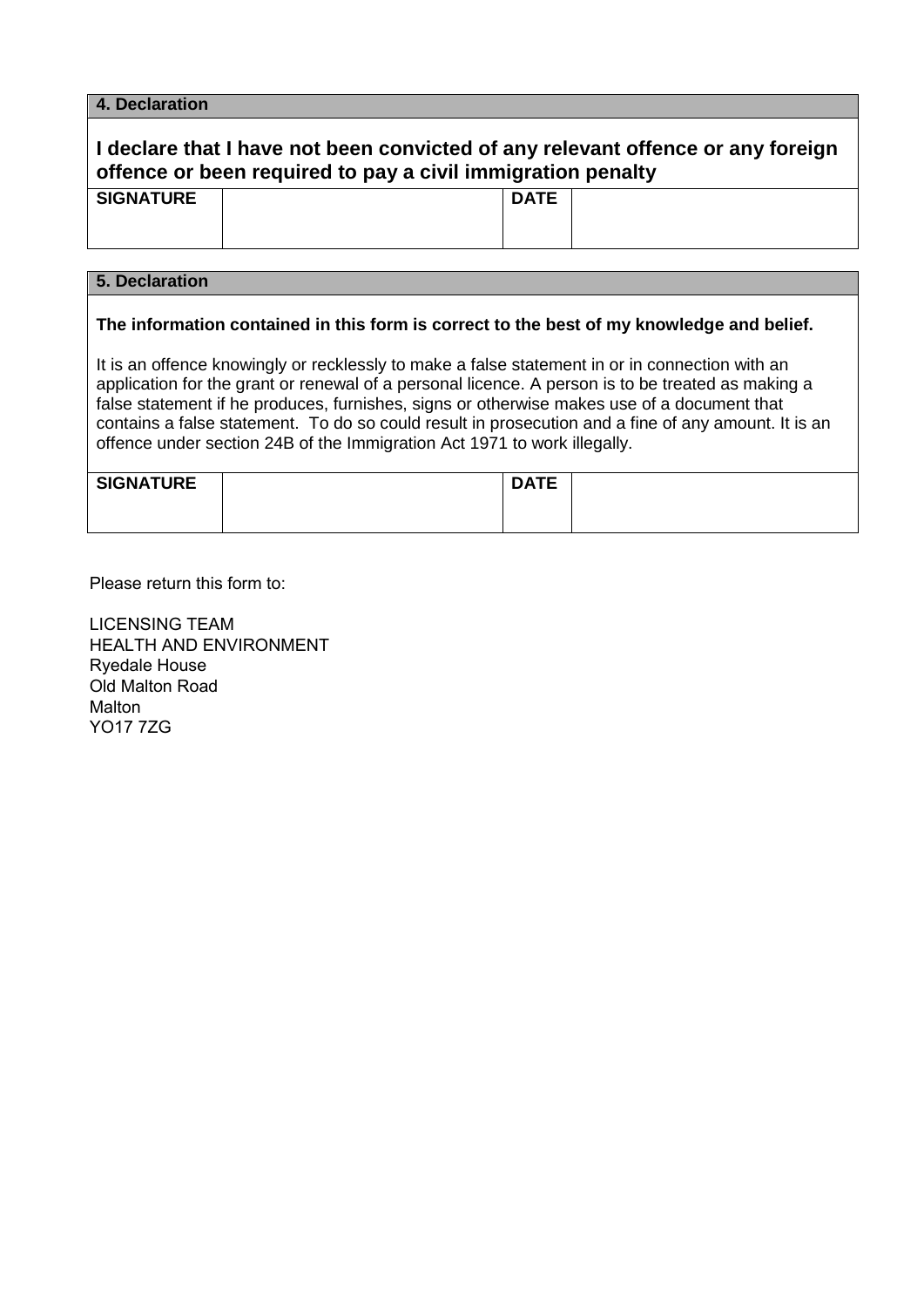### **NOTES**

### **1. Relevant or foreign offences**

**Relevant offences** are the offences listed in Schedule 4 to the Licensing Act 2003:

The meaning of **foreign offence** is dealt with in section 113 of the Licensing Act 2003.

If you are the holder of a justices' licence and you are applying for a personal licence under regulation 8 of the Licensing Act (Personal licences) Regulations 2005 see paragraphs 23 and 28 in Part 3 of Schedule 8 to the Licensing Act 2003 for the information you are required to give.

If you are convicted of any relevant or foreign offence during the period between when your application is made and when your application is determined or withdrawn, you must notify the authority to which your application was made. Failure to do so without reasonable excuse could lead to prosecution and a fine not exceeding level 4 on the standard scale.

### **2. Civil immigration penalty**

An Immigration penalty means a penalty under either section 15 of the Immigration, Asylum and Nationality Act 2006 or section 23 of the Immigration Act 2014.